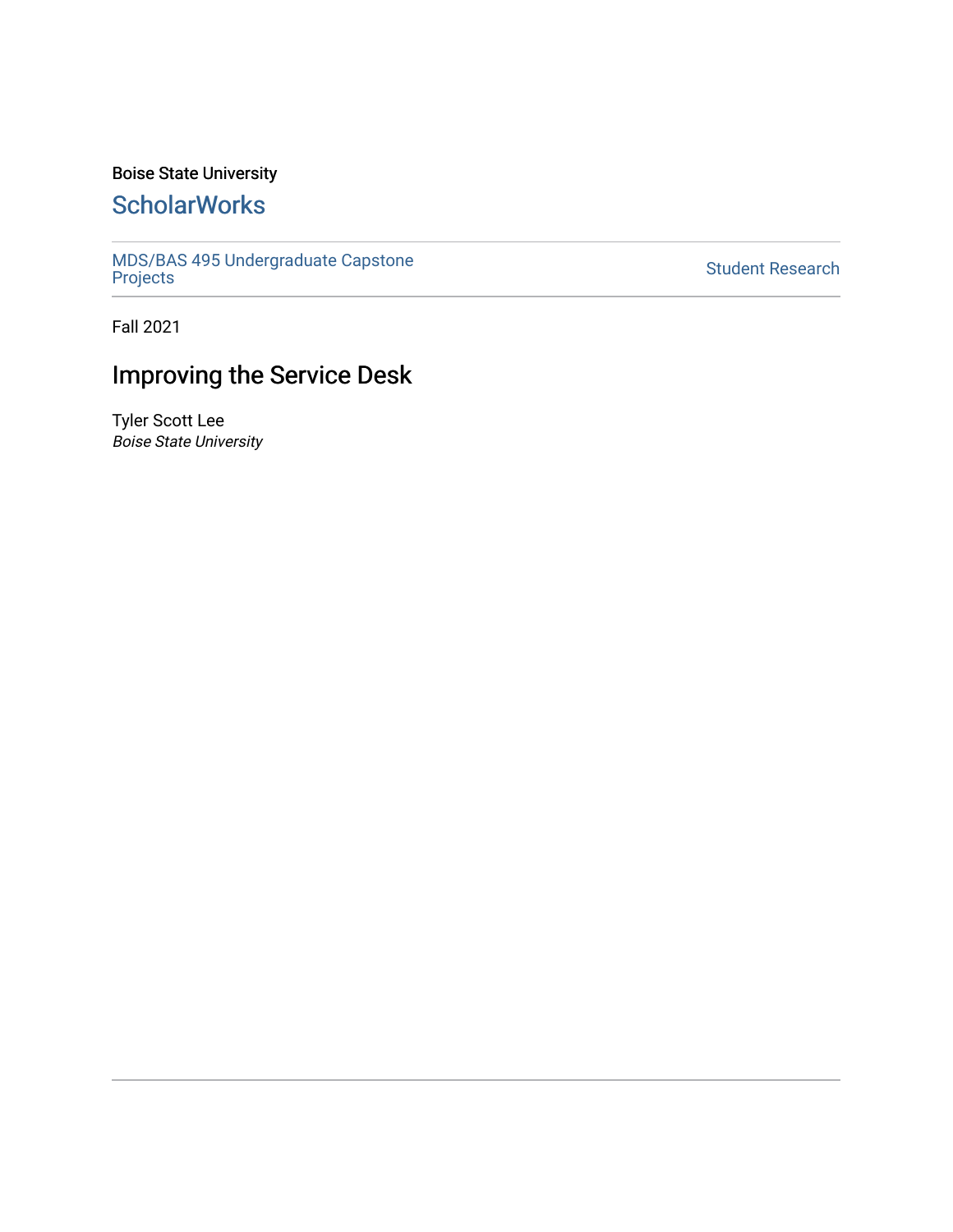Improving the Service Desk

Tyler Scott Lee

BAS 495

Boise State University

December 3, 2021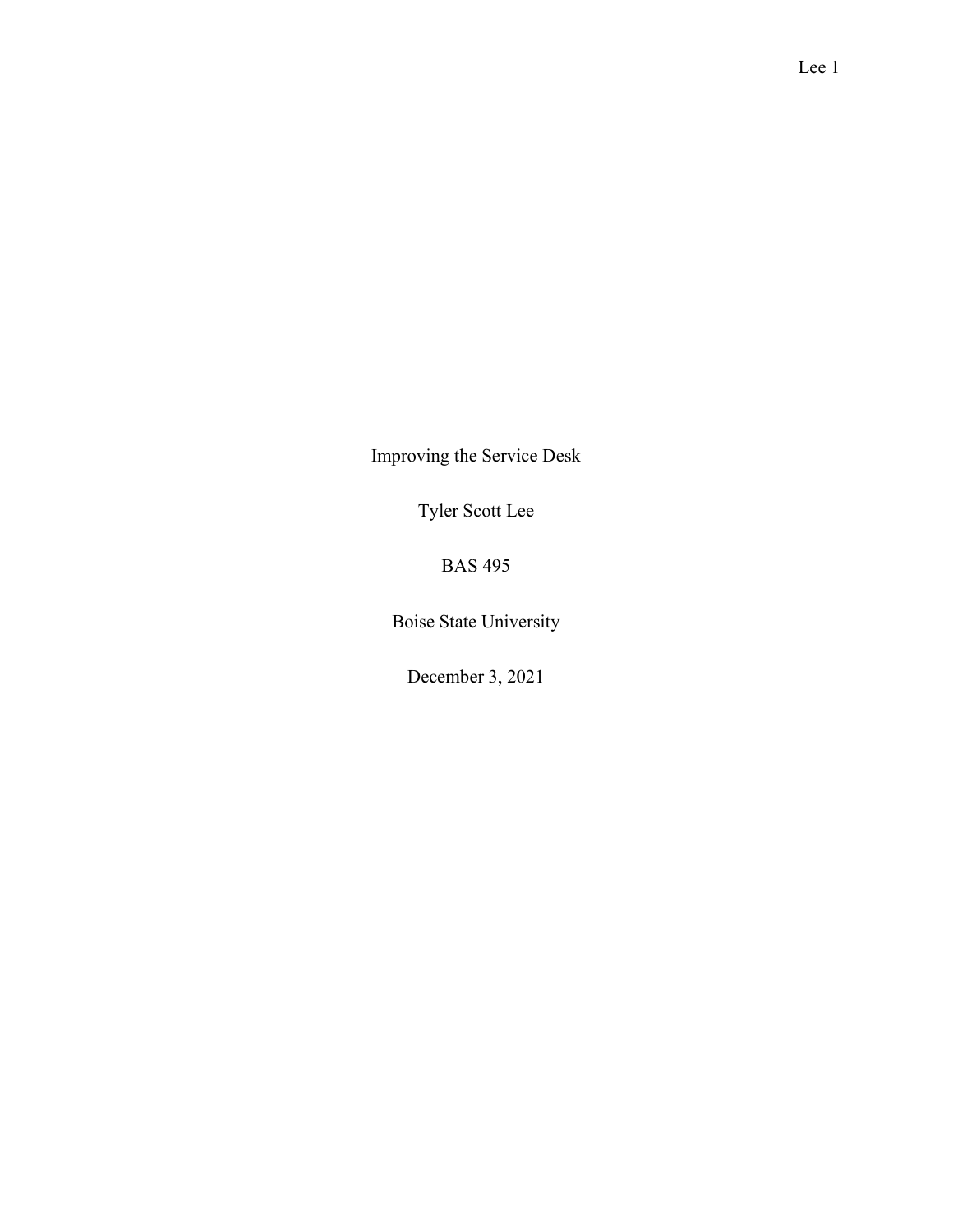When it comes to call centers and service desks in general, there are specific goals the company has. Keep the customer happy by meeting your service level agreements, equip your teams with the knowledge and information to strive, and be efficient to save money. For my capstone I chose to focus where I spend most of my time which is at work 40 or more hours a week. I work as a tier two remote desktop management agent for the Navy, which can come with responsibility. We rely on our first tier to troubleshoot and document everything they've attempted with my tier's required information to help a customer with advanced issues further. Lately, with the mass hiring of new agents, tickets' quality escalated from mediocre to just plain wrong. They are missing important information on what is not working to not even getting a callback number to call the customer later. We all know as customers in this age that customers are how the company gets paid so if the customers unhappy then things can get bad. The goal of my project was to evaluate these new hires coming in with the training and guidance they receive, find where we are falling short of bringing successful techs into production, and provide my suggestions to the trainers, leads, and my service desk supervisor.

 As a preface to why I believe I can help this project, I've been working this service desk with my company for almost four years and have been a part of the tier two team for nearly two years. I have always told my supervisors and the leads of whatever team I was on that anything there was to learn, I wanted to learn it. I wanted to be the all-around utility guy who could help fix many issues because that is who I am. Over the summer, my team was getting a break from constant escalations. This gave us free time to take on projects trying to get some of our tier one agents into better shape with their calls and overall ticket creation. We treated it as mentoring to all the tier ones. Our goal was not to tear down but to build and improve the skills of agents we would get to talk with. This project gave me face-to-face conversations with these tier one agents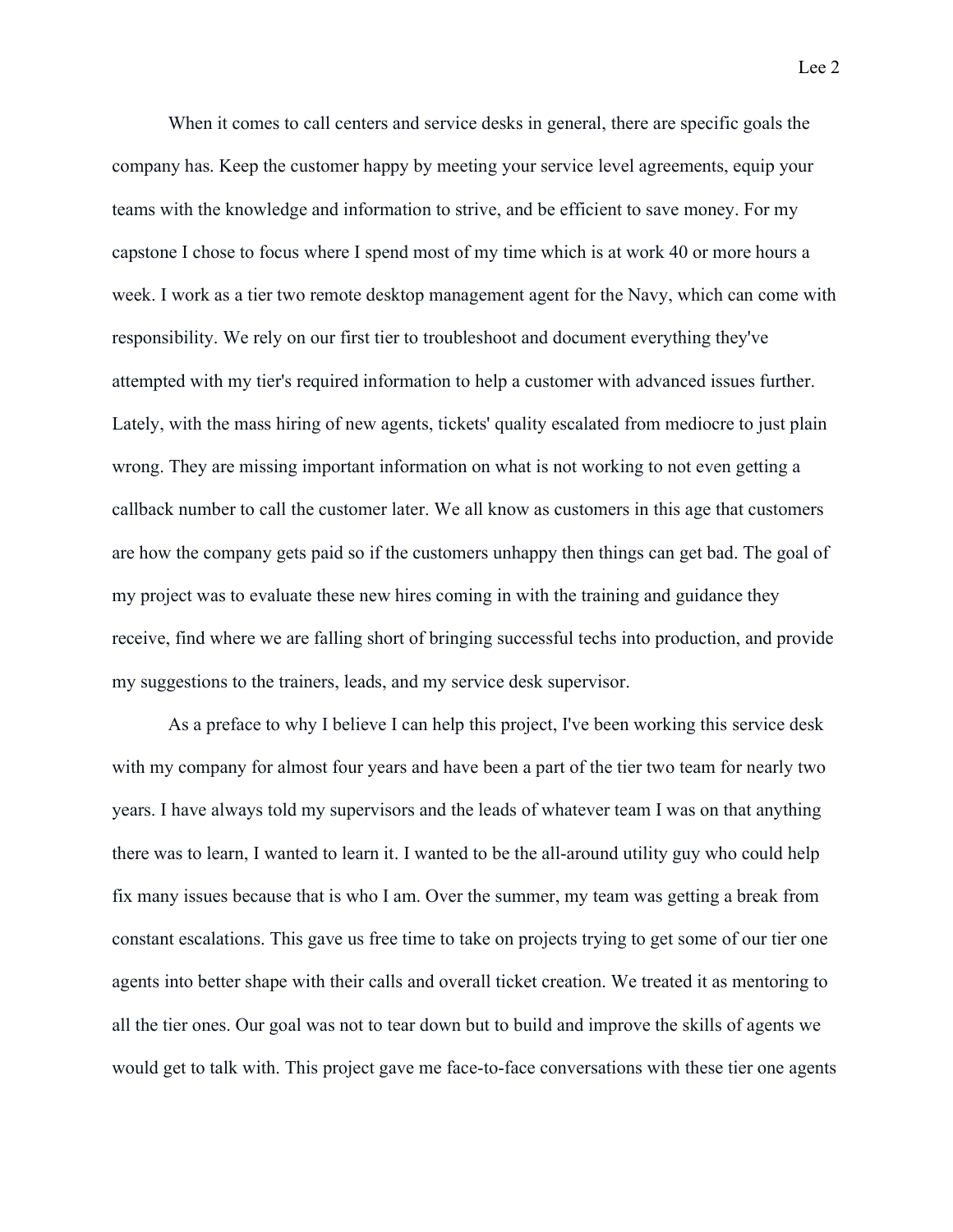to understand their process. I would get to review these agents' previous escalations over the past month and listen to their previous calls over the last few days. After that, I would take note of things I heard that could be changed and provide specific documentation we already had on how to fix issues they might have missed. After talking to my agents, I would ask if they had any questions that they could come to my desk or email me, and I would be happy to answer. The issue here is that this was mainly done with agents who have been on the desk for a while.

 To start this project, I needed to evaluate where I would begin. Recent new hires were then culprits escalating new tickets that upset the entire team. But I can't immediately blame them, and I don't. You're never expected to be perfect right as you start. Mainly because when I started on the service desk back in 2017, there was no training like this. I was hired and then immediately listened to calls with other agents for two or three weeks, then it was my turn to start taking calls. So, I needed to evaluate their training material, go through what has been shown to them as the 'correct process,' and make sure that it is solid. Because the Navy is so big, we are not the only location with recent new hires, but I can only help those at my current desk for now, but I'd like to get the ball rolling for the other locations after this. The first goal with the training is to just talk with the trainer himself, which ended up being someone I initially trained a few years ago. So he knew I was there purely in the interest of helping the service desk get better for the sake of the company and the customers. I love the fact we've upgraded to instructors teaching as it shows better dedication to our customers, "This can be a highly effective method of employee training, especially for complex topics. Instructors can answer specific employee questions or direct them to further resources." (Bleich, 2017). To help me understand, it was explained to me that our new agents currently go through about eight weeks of training total. Four weeks are spent in the classroom where they will go over the employee handbook, how to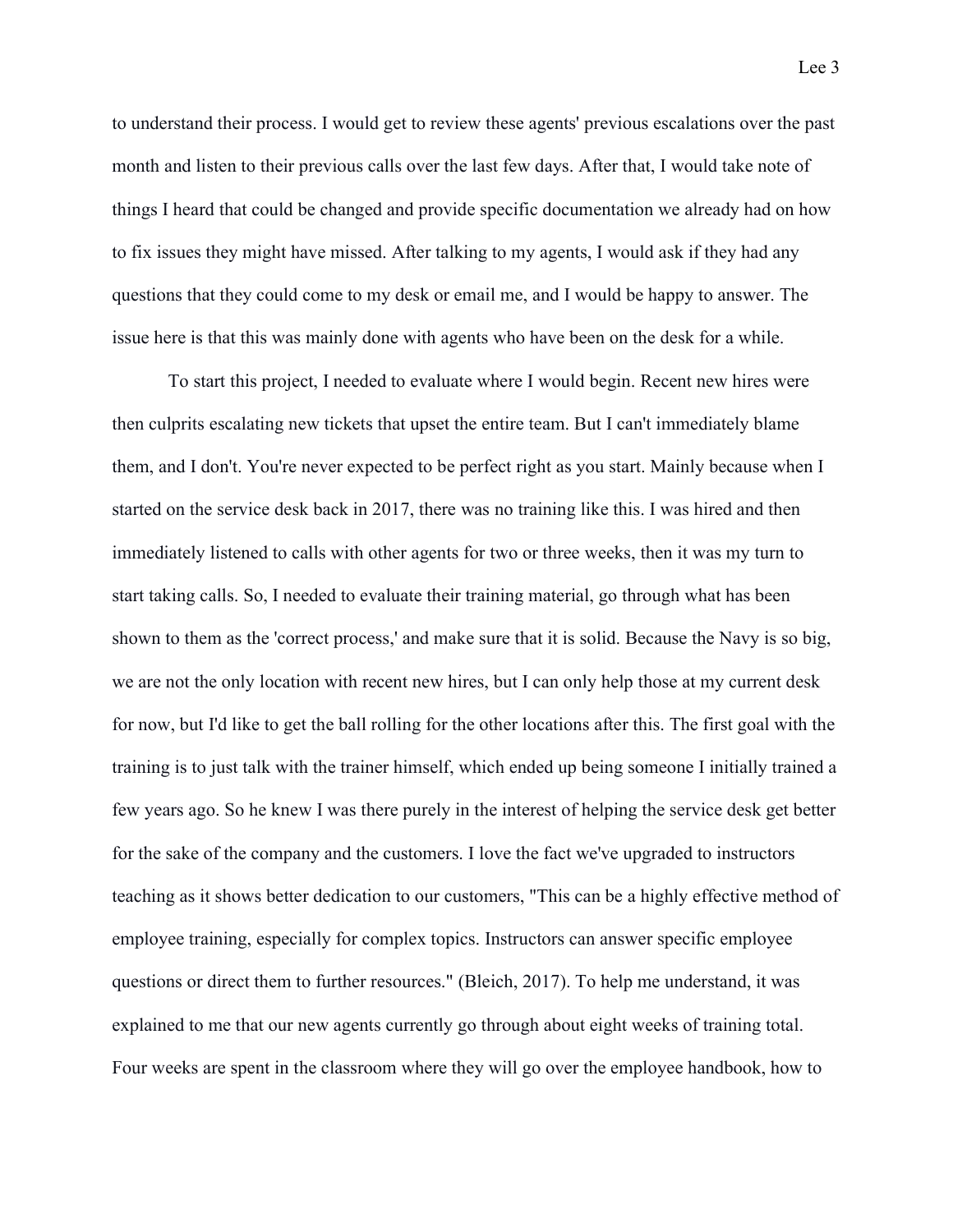use our ticketing system, where to input specific information, where to find documentation on how to resolve specific issues, as well as listen to calls on how to answer the phone using the call script before troubleshooting properly. The next four weeks are meant to be spent in our on-thejob training part of the service desk. These new agents will listen to calls for the first two weeks, followed by taking calls of their own with two leads designated explicitly to the team to assist with issues if needed.

 My focus was on their first four weeks of training with that information. I know I could leave specific company training alone as that is not what my focus was on. There are eight training modules related to our service desk work covered in the four weeks, which in my reviewing felt like it could be information overload. Another trend I noticed in the majority of the slides was that while they talked about common problems, the trainers were missing the document IDs for these new agents to write down and use later for reference when on their own. This is a common issue even with agents who have been on the service desk now. No one knows where to find specific troubleshooting because they don't know what document would specifically help with a particular issue. Given that it is never helpful to only point out this issue, I provided a document of my suggestions for what slides need fixing as well as provided every document ID number for the specific slides I think they belong to, and why I think they should emphasize the use of the said document.

With the on-the-job training, I found it to be a bit trickier to tackle. This has not been a training process in close to 10 years, so it is underdeveloped. Personally, when I have taken escalations from those in this training, they still do not have a grip on their tools. They cannot explain certain procedures to customers correctly, and surprisingly their two leads are unavailable to assist. There has also been an issue with them essentially unteaching specific steps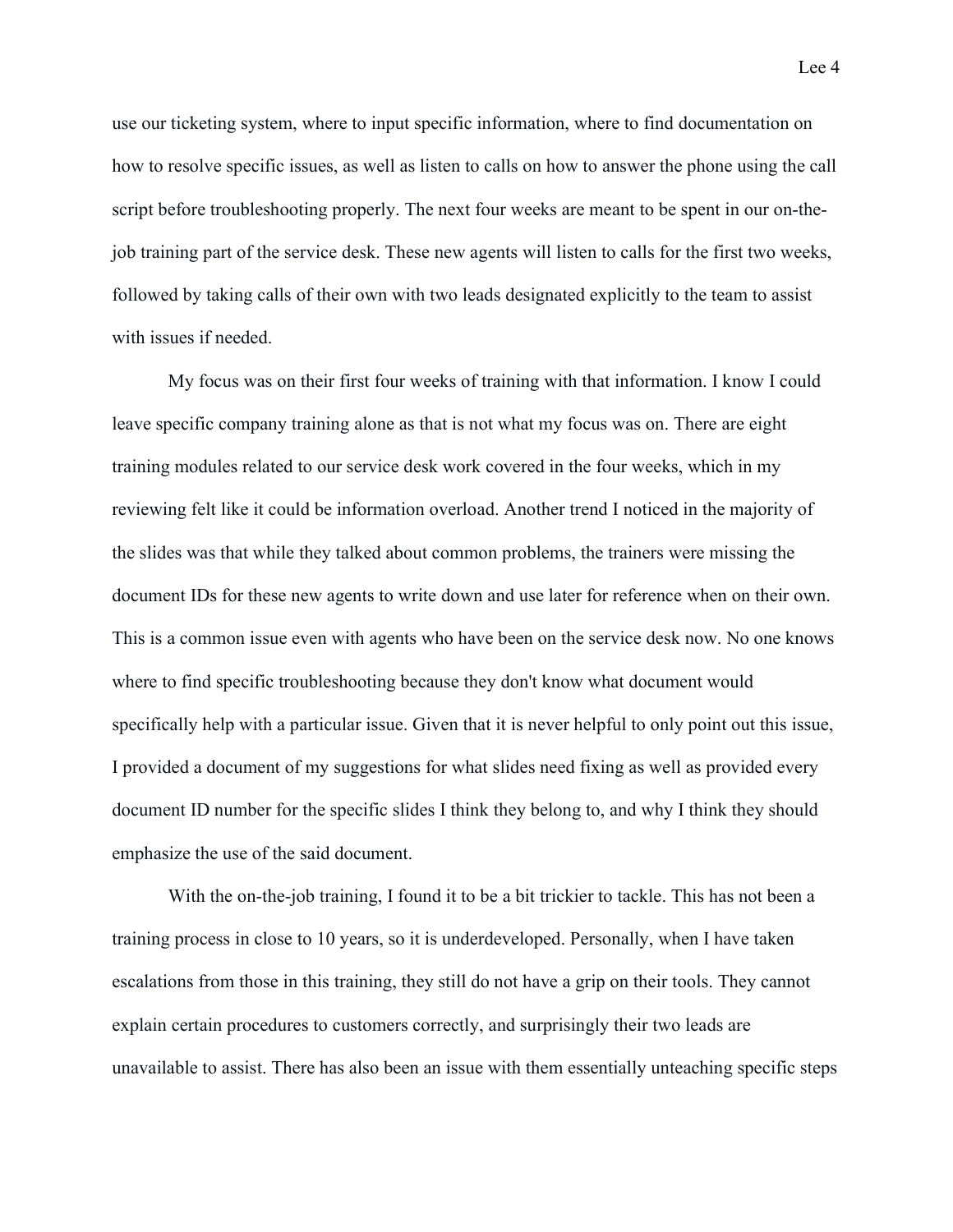that the new agents were instructed to use in the classroom. But regardless, I still had plenty to dig and see how these agents were doing. As I mentioned previously, during my mentoring process months before this project, I was given access to review calls and tickets for tier one agents and got to keep. With these tools and a list of names, I took my time and reviewed each agent carefully to experience their call. I would note how long it took, whether they followed the introductions script, gathered good contact information, and filled out their tickets correctly. I am glad that most of these new agents did not seem to struggle with handling their customers. When initially put into on-the-job training, these agents do not have all the normal permissions of a typical tier one right away. They have to do everything so that they can talk the customer through the steps because they cannot remote into the machine and see the issue for themselves. This is where it is so important how you talk to the customer, and Zendesk states perfectly the expectation of when to *Listen, summarize, and repeat*. "Listening closely to a customer's problem is an important customer service skill because it enables agents to summarize and repeat the customer's problem. Doing so ensures that the customer feels their issue is understood. On top of summarizing and repeating the customer's issue, it's also important to summarize the help you're providing. The ability to adequately communicate all that you're doing to help is a top job skill for customer service employees because then customers are informed and clear on the next steps that will help solve their issue." (Zendesk, 2019)

 Now that I know these agents seem to handle the customers well enough to manage independently, this is half the job. The other half that is just as important is creating tickets for each interaction no matter how big or small. My investigation made us realize why there are so many issues. While solid on the phones, these new agents were doing abysmal when creating tickets and did not seem to understand why tickets needed to be rock solid with information. Due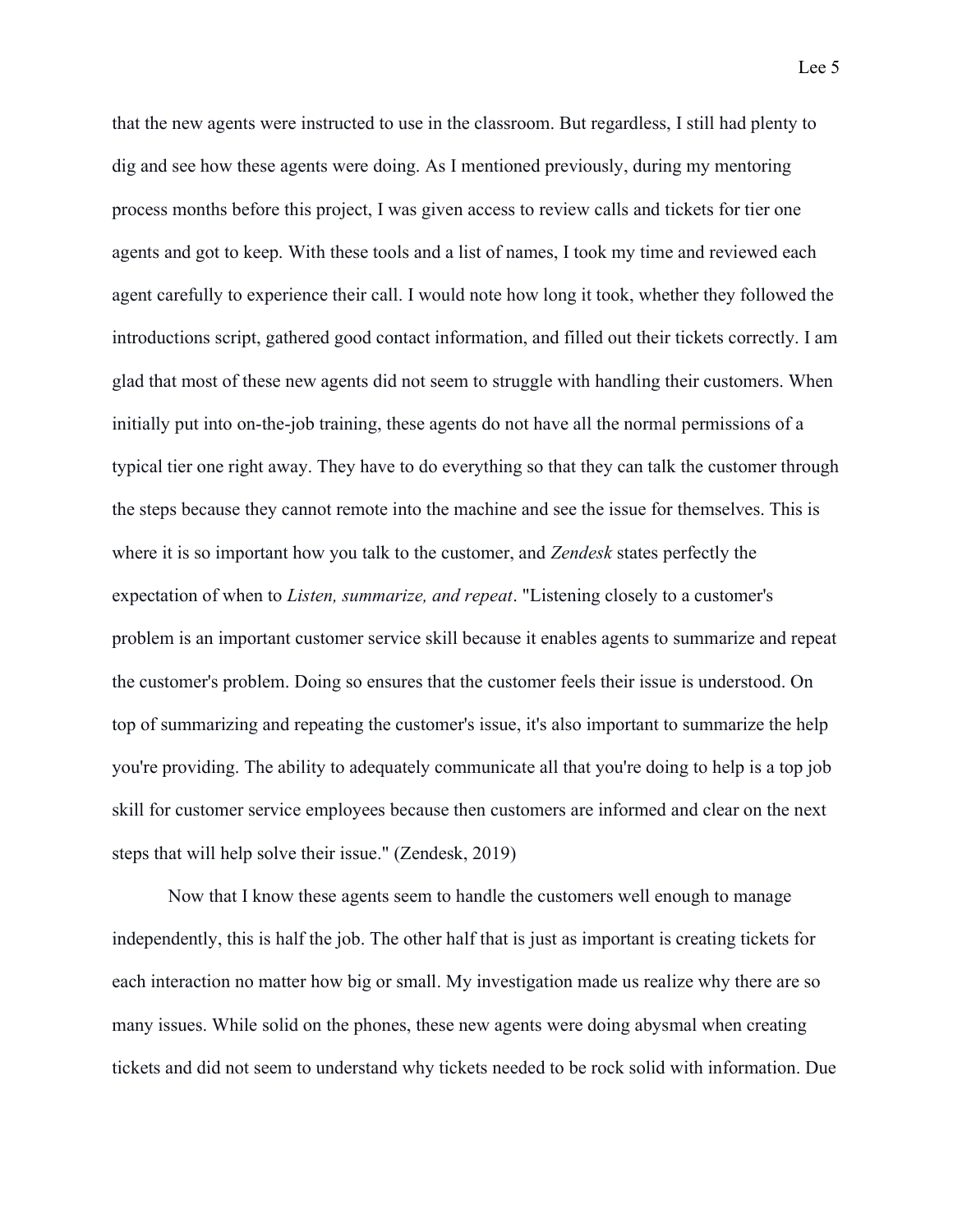to our contract, each ticket can be considered a legally binding document stating what an agent did during their call and can be used in court if for some reason ever needed. When I started to match up phone calls with agents' tickets they had submitted to the system, quite a few tickets were not even created even though they were spending almost 20 minutes on these calls. I know exactly the reason because when I was a tier one, I did the same thing for a short while, and it's the expectation that each time an agent hangs up with a customer, they are expected to be done and right back into the queue. All notes and everything is to be submitted, but that does not always happen and if an agent does not enter back onto the queue soon enough technically negatively counts against their stats, eventually leading to 'coaching'.

 This is where I bring my expertise after examining the training, call stats, and ticket documentation. These agents struggle with finding their resolutions because they cannot find documentation on how to resolve issues. They follow up with escalating tickets to the next tier, either my team or a local office, which can result in an even longer wait for what could have been fixed on the phone. My overall suggested change is that these agents need more classroom coaching. I re-teamed up with the trainer, and with my provided notes, we sat down to make some changes that still follow the process and expectations of the contract. Me and the trainer also now make very clear to new agents that required checklists must be filled out completely to escalate to tier two or the local field services offices. With these agents barely brought into production, I sent them the most common issues they will see with the list of our knowledge documents on how to resolve them.

 With these suggested changes, I brought them to my team lead, who reviews our tickets if we have to escalate advanced issues to be investigated further, which is not uncommon but does not happen unless every step has been exhausted to prove a reason for investigating. After I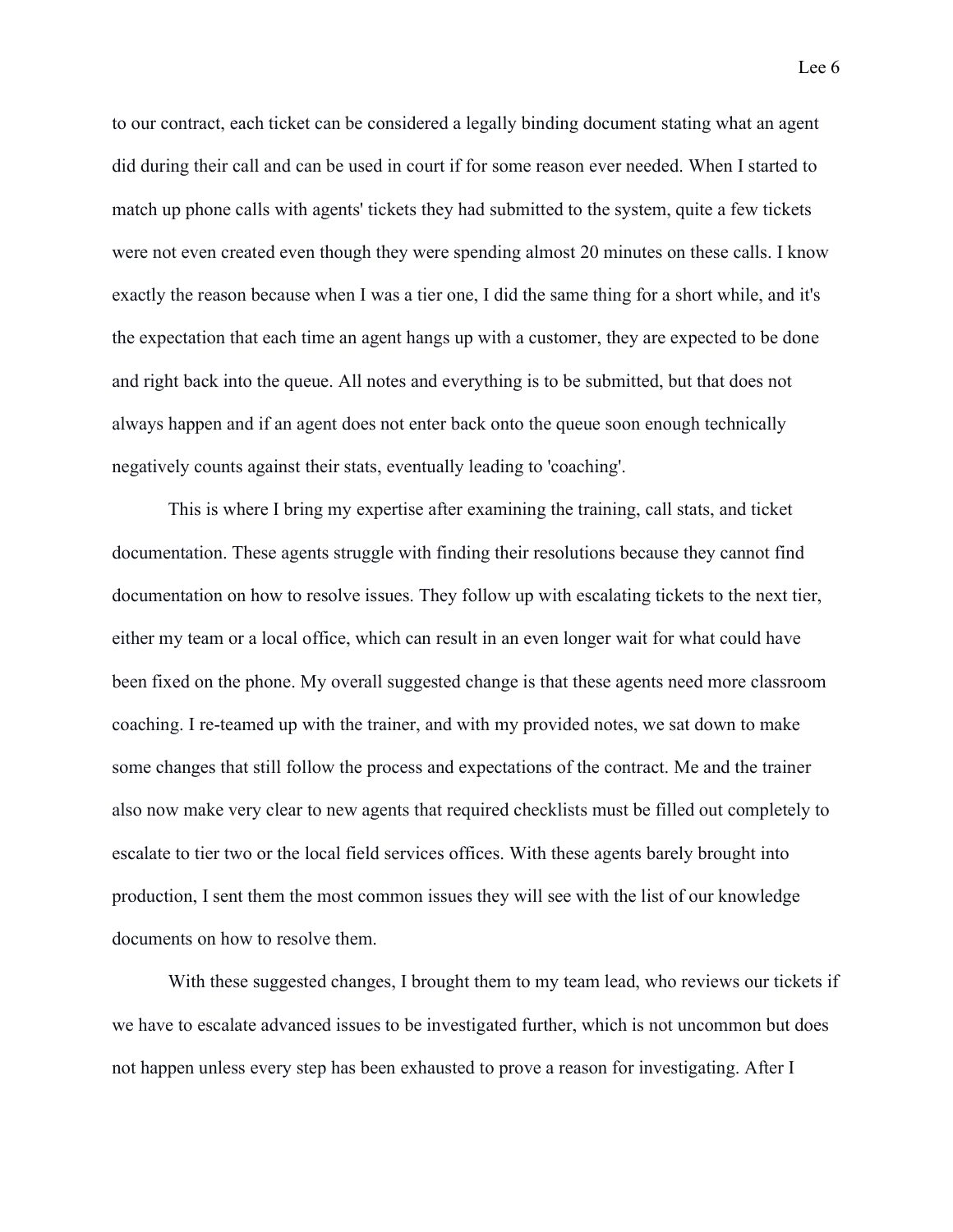proposed my changes to my lead, he agreed that we needed the changes as soon as possible and not just at our location, all of them. Recently I got to have a one-on-one conversation with my supervisor and discuss these changes and how we can keep these results. There has always been the hint of a quality assurance team, but the issue is it's one person, and they are not tasked with reviewing agents and their calls or tickets. The other problem we both see is that there is no significant feedback given to agents after a call, so we need to establish a better process of keeping the agents on the same field. "The QA process identifies flaws in your service. Call monitoring is a core aspect, enabling analysts and managers to listen in on interactions and pinpoint areas demanding improvement." (Playvox, 2021) My supervisor and I both discussed the longevity of the service desk and how we want to move forward increasing our consistency with agents and that after these initial training changes introducing a larger QA team meant to analyze these tickets and calls can be our big push for change.

 The results of my project have made more significant changes than I could have ever hoped to happen, given that any changes made have to be reviewed by multiple teams and be justified if they require putting more money out to start something. My overall suggested changes have been added to the trainers' slides and are now more specific for our agents to be better prepared. As well as classroom time will potentially be getting extended into six weeks of training later to allow more time for agents to listen to calls in the classroom and learn the best practices or troubleshooting and what documents helped resolve the issues. The agents I reviewed and provided my notes to have gotten more consistent on notating their troubleshooting steps and, even better, putting the actual errors in the tickets. Our location is becoming the most consistent at troubleshooting and resolving customers issues where some customers only trust our agents to resolve their issues. This also helps get our training passed along to the other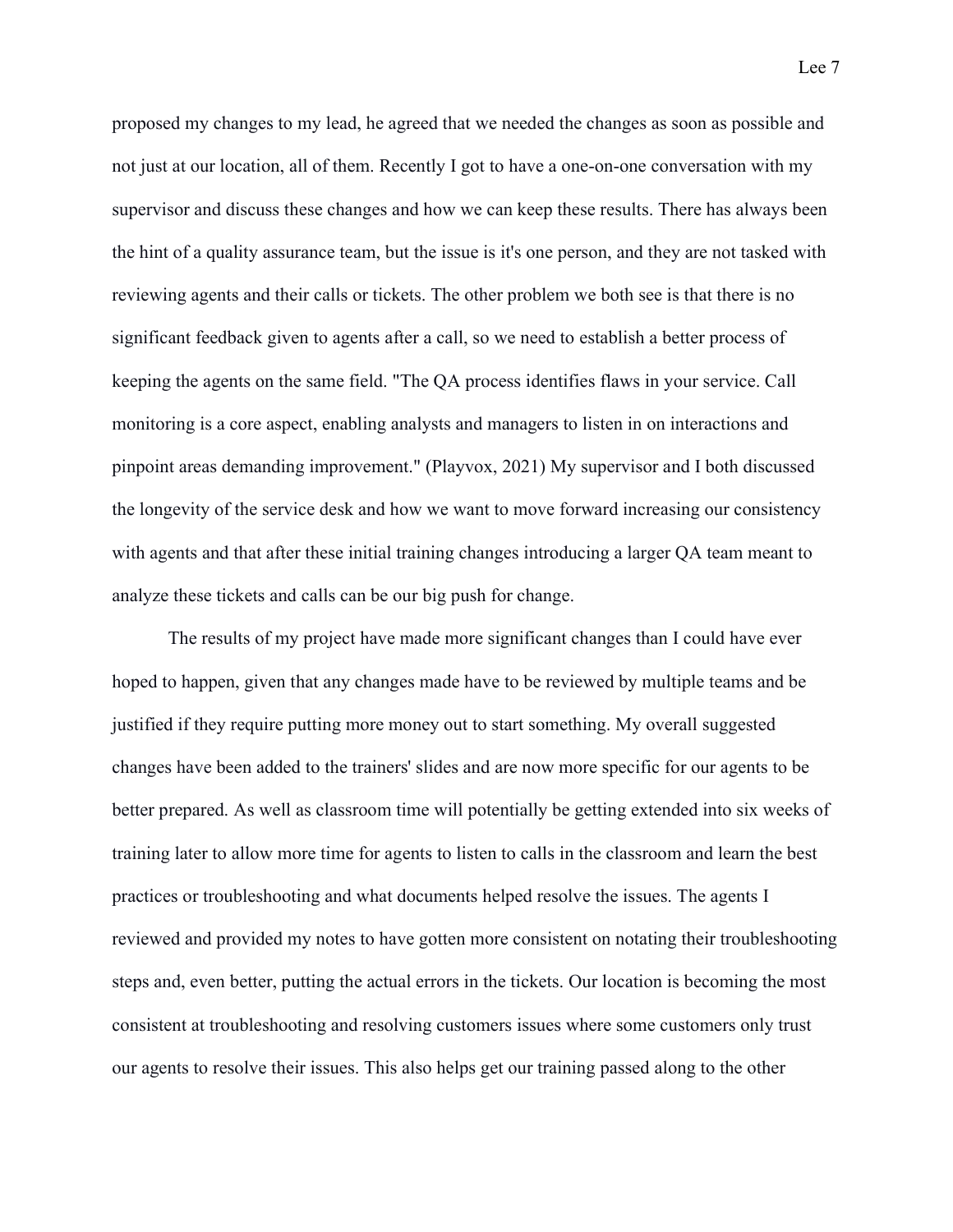locations as the expected process and results when new agents are hired and put through training for the service desk.

 With my project complete, I was able to help all my stakeholders involved and focus on improvement for not just a few but all involved in the service desk. My team benefits from better-documented tickets giving us the ability to resolve escalations quickly. The customers now have more confidence that calling in will get someone knowledgeable and ready to help. Tier one agents have now been given the expected process to eliminate confusion and better knowledge on finding documentation to resolve the majority of their calls quicker. Lastly, the company itself directly benefits from these changes, so meeting the service level agreement of the contract becomes less challenging. With these changes, the service desk will see a dramatic shift in stats to make upper leadership happy.